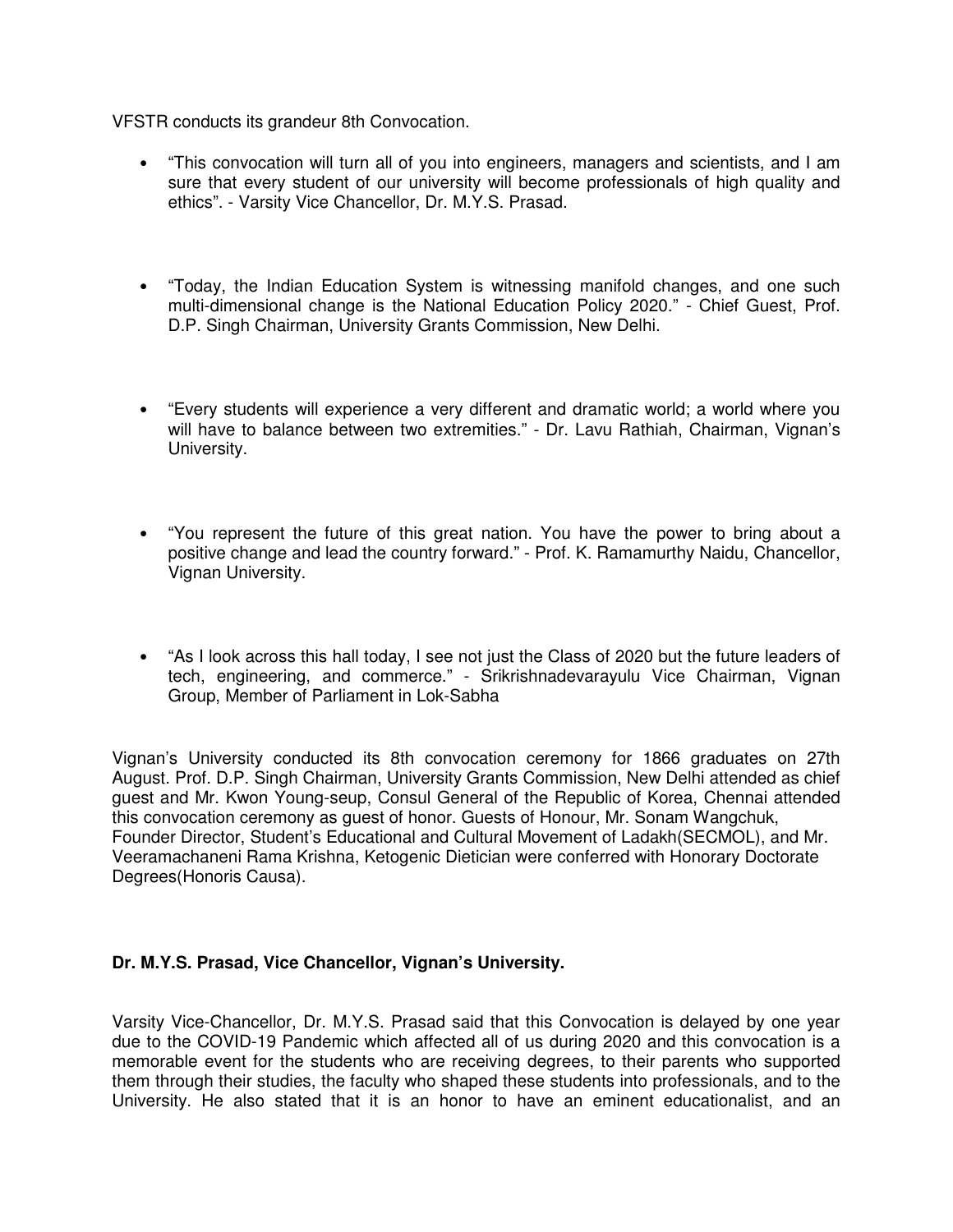established academic leader in the Country, Chairman of University Grants Commission Prof. D.P. Singh as the Chief Guest for today's Convocation. He also conveyed his heartfelt thanks to all the three eminent personalities, Mr. Sonum Wangchuk, Mr. Young-Seup Kwon and Mr. Veeramachaneni Ramakrishna for their presence as Guests of Honour for the 8th convocation ceremony.

He congratulated all the students who obtained degrees and also congratulated the parents on fulfilment of their desire in graduating their wards. "This convocation will turn all of you into engineers, managers and scientists, and I am sure that every student of our university will become professionals of high quality and ethics", Dr. M.Y.S. Prasad mentioned.

"To strengthen the industrial manufacturing sector, and to carry out innovations in agriculture and food industries, India needs a large number of engineers.The need of the hour in the country also is to increase the scientific temper, practise secularism, and respect plurality and diversities in the Country. We need to uplift significant sections of the society from poverty.and these challenges can be tackled only by the highly educated sections of the society like graduating students of today. I am sure the graduating students will strive to meet the above challenges in their professional careers." Dr. M.Y.S. Prasad vocalized.

### **Prof. D.P. Singh,Chairman, University Grants Commission, New Delhi**

Prof. D.P. Singh said that he was immensely pleased to preside over the Vignan's 8th Convocation and he expressed his sincere thanks to the varsity Vice Chancellor for inviting him to deliver the 8th convocation address. He also congratulated all the young graduands, who are receiving their degrees and awards today and also convey his warm greetings to their family members and the entire faculty of the Vignan for guiding and shaping the young minds for attaining degrees in their respective fields. He suggested students not follow the crowd and make their own path through creative and innovative ideas.

He stated that our educational institutions are endowed to shape the lives and careers of students, by offering programs with high employability with stimulating ambiance, lab facilities, career counseling, and training programs. "It is a matter of great appreciation that even during the pandemic, our institutions have continued with uninterrupted teaching-learning activities and performed their educational responsibilities", Mr. D.P. quoted.

He said that the Indian Education System is witnessing manifold changes today, and one such multi-dimensional change is the National Education Policy 2020 and the vision of the transformational National Education Policy -2020 is to "instill among the learners a deep-rooted pride in being Indian, not only in thought, but also in spirit, intellect, and deeds, as well as to develop knowledge, skills, values, and dispositions that support responsible commitment to human rights, sustainable development and living, and global well-being, thereby reflecting a truly global citizen." "NEP-2020, also encourages the use of technology in teaching and learning, removing language barriers, increasing access for Divyang students, and educational planning and management. We have to develop and support technology tools for better participation and to encourage equity and Inclusion in Higher Education for creating a digitally empowered nation", Prof. D.P. Singh added.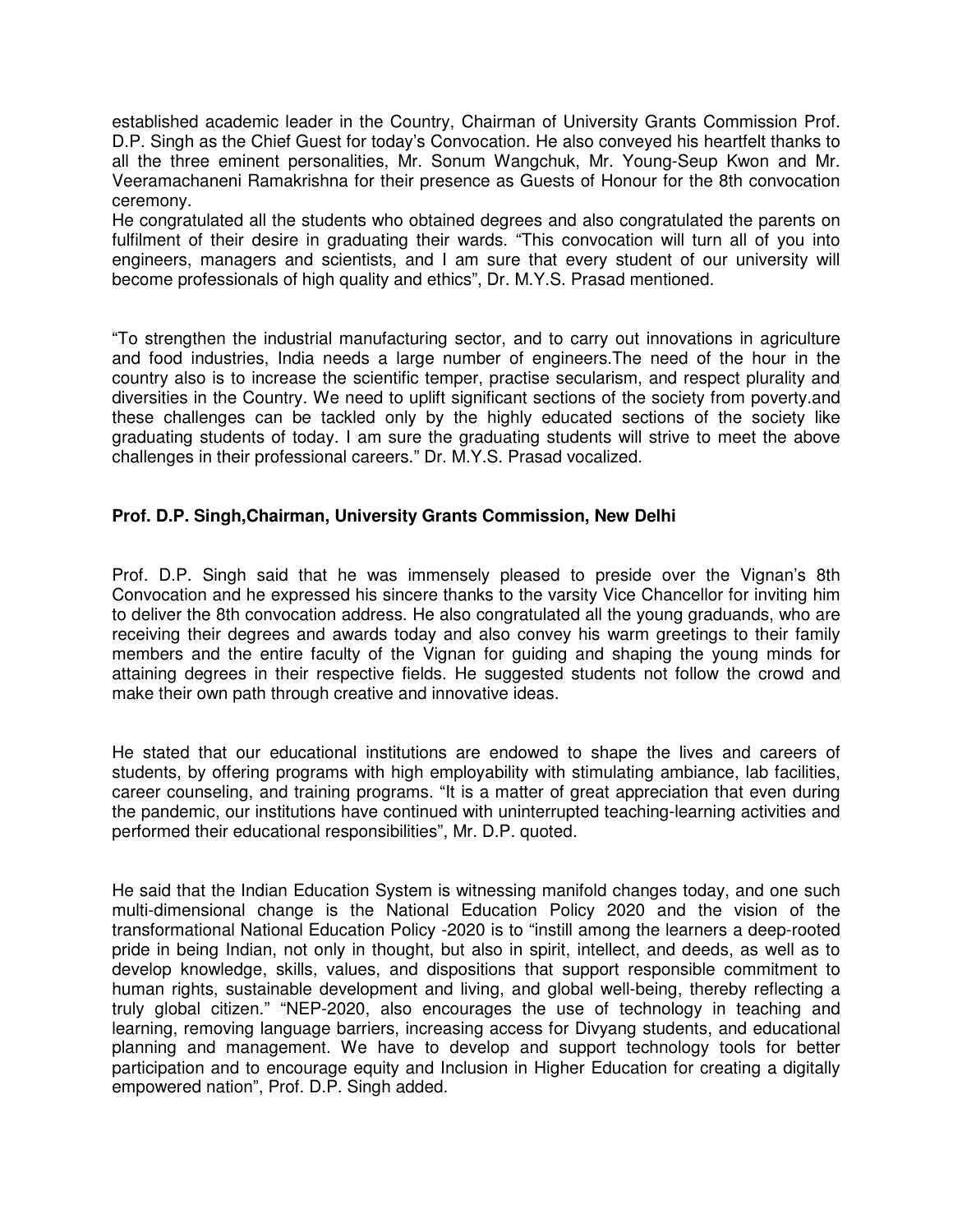# **Dr. Lavu Rathaiah, Chairman, Vignan's University.**

Dr. Rathaiah addressed the students and remained students that in the coming years, every student will experience a very different and dramatic world; a world where you will have to balance between two extremities., one of fast-developing technology and other of ethical values. As the experts today say that the development of the last 20-30 years has been more than the sum of all the advancements of the last 200 years.

"It is expected to get further accelerated with the application of Artificial Intelligence and Machine Learning in every walk of life be it health, education, or delivery of justice", Dr. Rathaiah quoted, and to cope with these developments he suggested students to keep themself relevant to the future, keep learning and be updated.

"Children belonging to the affluent and privileged sections of the society were able to seamlessly switch over to the online mode of learning, while a large percentage of children going to government-funded public schools could not do the same, simply because they lacked a smartphone or a computer. This is the reality of our country. Owing to constraints of technology, language, poverty, or cultural conditioning, there are crores out there who cannot dream of the progress you all aspire for", Dr. Rathaiah exclaimed. On this note he suggested students to come up with more and more low-cost solutions to overcome challenges and make the fruits of development available to all, particularly in the sectors of health, education, and economy so that the living standard of the common people can be uplifted. He also suggested students to enhance their technical prowess and always strive to uphold the value system by cherishing the Sanatha Dharma.

### **Shri Lavu Srikrishnadevarayulu Vice Chairman, Vignan Group, Member of Parliament in Lok-Sabha**

Shri Lavu Srikrishnadevarayulu Vice Chairman of Vignan Group and Member of Parliament in Lok-Sabha expressed that the Class of 2020 has indeed made history because it is perhaps the only batch of Vignan University who went to their work and offices before attending their convocation or formally receiving their degrees. Also, the only batch, who started working without ever stepping into offices. Instead, started working from home. To reach the heights every student dreamt of, he strongly recommended every student to follow three principles that the Father of the Nation, Mahatma Gandhi followed; Core system of values and morals, openness to change, and making most of the opportunities presented to us.

"As I look across this hall today, I see not just the Class of 2020 but the future leaders of tech, engineering, and commerce. I see leaders who will make things happen for India, who will make tech products that are "Made in India for the World". After all, if some tech products work for 1.3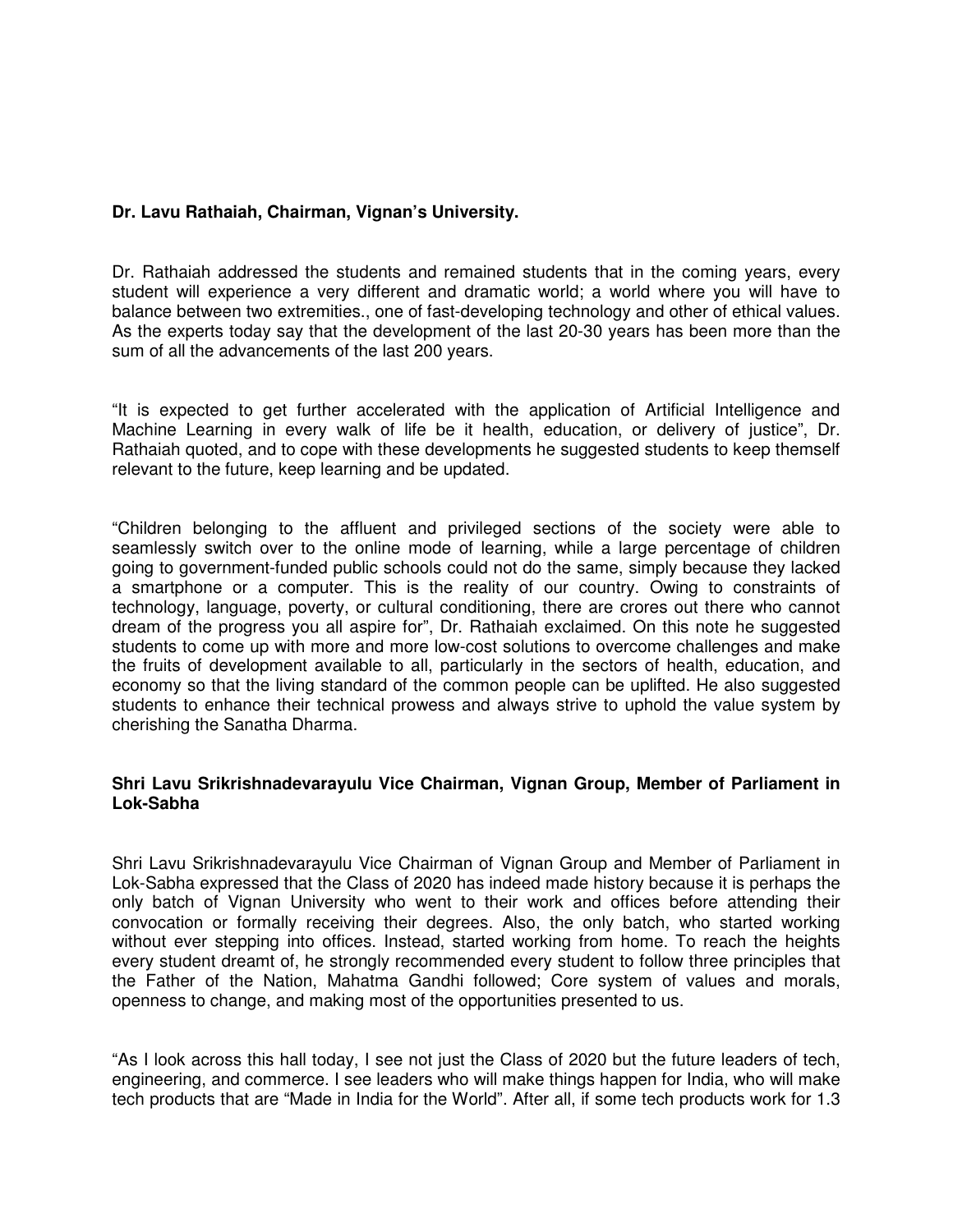billion Indians, then they would surely work for the entire world." Srikrishnadevarayulu vocalized.

# **Prof. K. Ramamurthy Naidu, Chancellor, Vignan University.**

Prof. K. Ramamurthy Naidu, Chancellor of Vignan's University reminded students that they are the real stewards of this great nation and inheriters as well as custodians of rich Indian tradition, which has taught us how to balance traditional wisdom with modernization. He suggested students recollect the 5 C's., "Character', 'Conviction', Commitment', 'Creativity', and 'Capacity', all of which inform the culture of any person. "You represent the future of this great nation, you have the power to bring about a positive change and lead the country forward and I hope you will all commit to the task of serving your nation with honesty, and sincerity," he quoted.

## **Mr. Sonam Wangchuk, Founder Director, Student's Educational and Cultural Movement of Ladakh(SECMOL)**

Mr. Wangchuk stated that it is not the number of degrees you hold, it is the number of problems you solve for your nation. "I believe that VFSTR also produces great problem-solvers for all the industries and more than that there is a huge necessity of problem-solvers for common people", Mr. Wangchuk quoted.

#### **Veeramachaneni Rama Krishna, Ketogenic Dietician**

Mr. Rama Krishna thanked his parents on the occasion of receiving an Honorary Doctorate Degree (Honoris Causa). He then said that it requires a lot of courage to face the truth, we live in a society of lies and the recent Pandemic is the best example. "It is very important to follow a healthy diet and I stand as a perfect example, years ago I used to be very fat and stout and then I realized the importance of a healthy diet and made a habit of following the diet and the miracle is I even defeated Type-2 Diabetes", Mr. Rama Krishna confessed. On this note, he recommended the students, staff, and parents to have faith and follow a healthy diet and he conveyed his sincere thanks to VFSTR for conferring the Doctorate.

1517 BTech degrees, 23 degrees in BCA, 103 degrees in BBA, 30 degrees in B.SC, 25 degrees in MCA, 97 degrees in MBA, and 44 degrees in M. Tech and also 27 Ph.D degrees were awarded on this 8th Convocation Ceremony. The institute also awarded 44 BTech (Honours) degrees this year for the first time. All put together VFSTR today conferred 1866 Doctoral, Post Graduate, and Graduate degrees. Guests of Honour, Mr. Kwon Young-seup, Consul General of the Republic of Korea, Chennai, Mr. Sonam Wangchuk, Founder Director, Student's Educational and Cultural Movement of Ladakh(SECMOL), and Mr. Veeramachaneni Rama Krishna, Ketogenic Dietician were also awarded Honorary Doctorate Degrees (Honoris Causa).